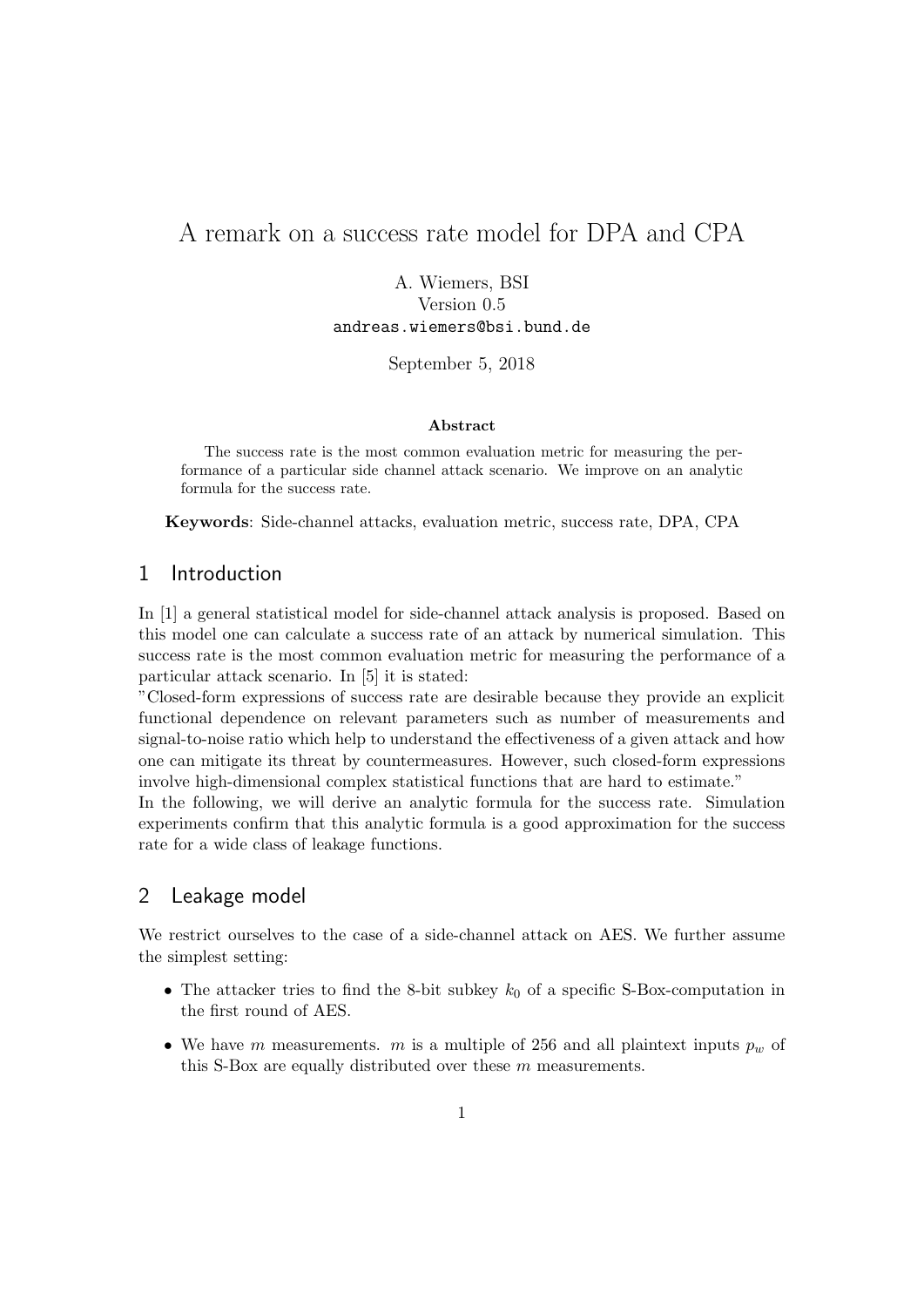- The side-channel measurement is a trace of a certain number of points. We assume that the key-dependent leakage occurs in just one point of time which is known to the attacker.
- The measurement in this point of time is the sum of a deterministic signal and Gaussian noise. It can be written in the form

$$
\tilde{b}_w = \tilde{h}(p_w \oplus k_0) + \tilde{\tau}_w
$$

h is a deterministic function that only depends on the input  $p_w \oplus k_0$  of the S-Boxcomputation. h is completely known to the attacker.  $\tilde{\tau}_w$  describes the noise of the measurement. We assume that  $\tilde{\tau}_w$  are realizations of m independent random variables  $T_w$ , each one is normally distributed with known expectation and variance. We further assume

$$
E(\tilde{T}_w) = 0, V(\tilde{T}_w) = \sigma^2, \sum_{z=0}^{255} \tilde{h}(z) = 0, \sum_{z=0}^{255} \tilde{h}(z)^2 = 256\tilde{\delta}^2
$$

• We can calculate the mean value of all  $b_w$  with the same  $p_w$ . In the representation of  $b_w$  this just reduces the variance of  $\tilde{T}_w$ . Additionally, by applying a constant factor to each  $b_w$  we can normalize the representation of  $b_w$ . To this end, we get a representation in the form

$$
b_w = h(w \oplus k_0) + \tau_w, w = 0, \cdots, 255
$$

with

$$
E(T_w) = 0, V(T_w) = 1, \sum_{z=0}^{255} h(z) = 0, \sum_{z=0}^{255} h(z)^2 = 256\delta^2
$$

If we start with the representation of  $\tilde{b}_w$ , the normalized representation  $b_w$  has parameter  $\delta$  with

$$
\delta^2 = \frac{m}{256} \frac{\tilde{\delta}^2}{\sigma^2}
$$

As in [1] we now apply the maximum likehihood attack: We compute the conditional probability density function of the observations  $b_w$  under each hypothesis k. We choose as the correct key that  $k$  which maximizes the probability density function. An easy calculation shows that we have to compare the values

$$
\sum_{w=0}^{255} (b_w - h(w \oplus k))^2
$$

This can further be reduced to the values

$$
\sum_{w=0}^{255} h(w \oplus k) b_w
$$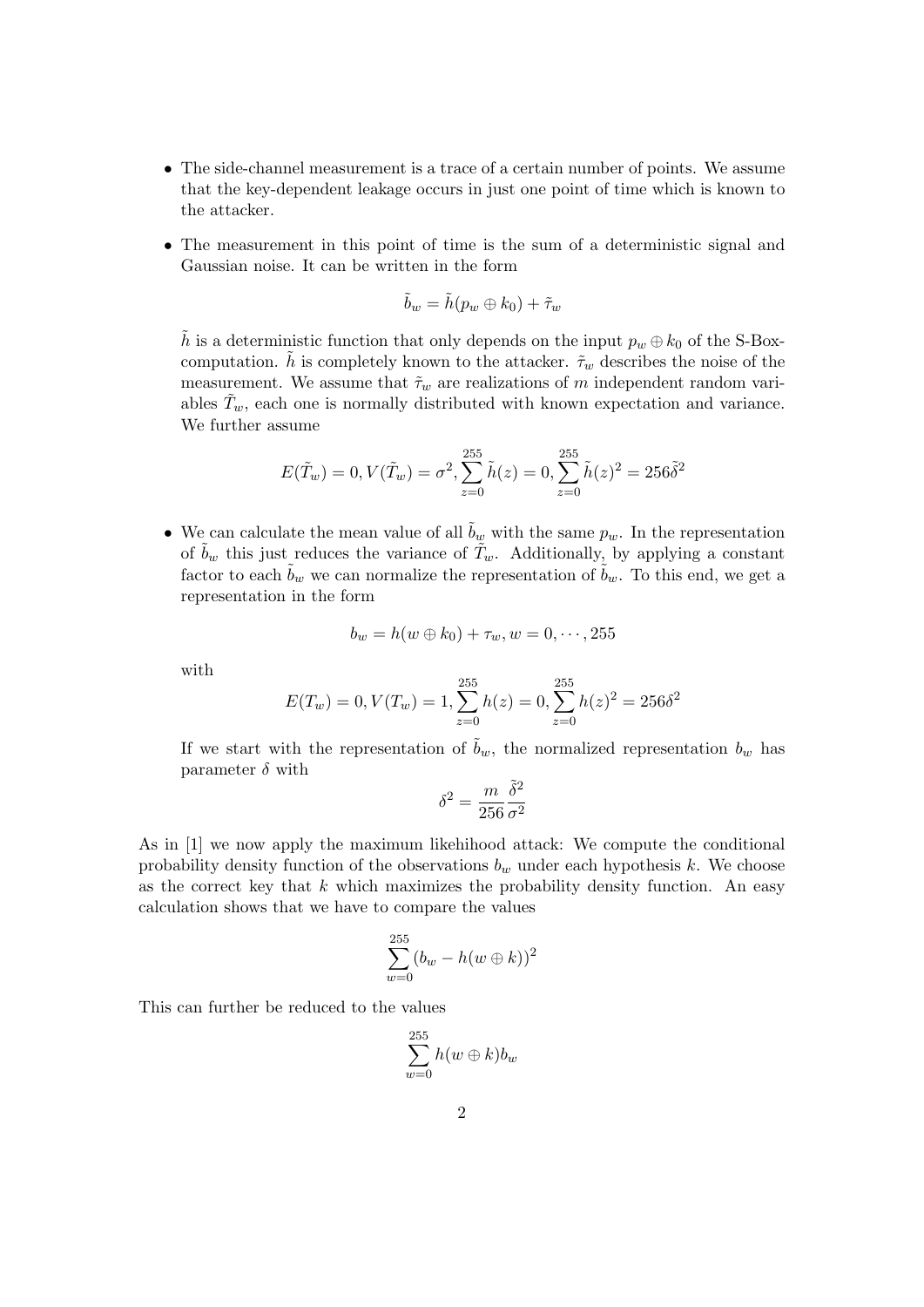since  $\sum_{w=0}^{255} h(w \oplus k)^2$  does not depend on k. The success rate as defined in [1] is the probability that

$$
\Pr(X_{k_0} > X_k \text{ for all } k \neq k_0)
$$

where  $X_k$  is the random variable

$$
X_k = \sum_{w=0}^{255} h(w \oplus k)(h(w \oplus k_0) + T_w)
$$

This success rate can certainly be computed by numerical simulation of the  $T_w$ .

### 3 An approximation of the success rate

Let A be the 256×256-matrix with entries  $h(w \oplus k)$ . The rows of A are

$$
a_k = (h(k), \ldots, h(w \oplus k), \ldots, h(255 \oplus k))
$$

Let T be the random vector (as column) of length 256 with entries  $T_w$ . Let  $d = A \cdot a_{k_0}^t$ with entries  $d_k$ . We define the set R of all vectors of length 256 with entries  $y_k$  that fulfill

$$
y_k < y_{k_0} + 256\delta^2 - d_k \text{ for all } k \neq k_0
$$

An easy calculation shows that the success rate can be written as

$$
\Pr(X_{k_0} > X_k \text{ for all } k \neq k_0) = \Pr(A \cdot T \in R)
$$

A is a symmetric matrix and therefore there exists a orthonormal basis of eigenvectors  $v_0, \ldots, v_{255}$  with corresponding eigenvalues  $\lambda_0, \cdots, \lambda_{255}$  of A. Each T can be written in the basis of eigenvectors in the form

$$
T = X_0v_0 + \cdots + X_{255}v_{255}
$$

where the  $X_i$  are independent random variables with standard normal distribution. The distribution of  $A \cdot T$  is the image of the standard normal distribution under A. Each vector in the distribution of  $T$  is stretched in direction of the eigenvectors of  $A$  with the corresponding eigenvalue as factor.

$$
A \cdot T = \lambda_0 X_0 v_0 + \dots + \lambda_{255} X_{255} v_{255}
$$

We easily compute

$$
E(||A \cdot T||^2) = 256^2 \delta^2 = \lambda_0^2 + \dots + \lambda_{255}^2
$$

Since 256 is a relatively large number the typical vector in the distribution of  $A \cdot T$  has square of norm  $256^2\delta^2$ . As a heuristic approximation for the success rate we just replace the distribution of  $A \cdot T$  by the normal distribution stretched by the constant factor 16 $\delta$ :

1st approx. formula: 
$$
Pr(16\delta \cdot T \in R)
$$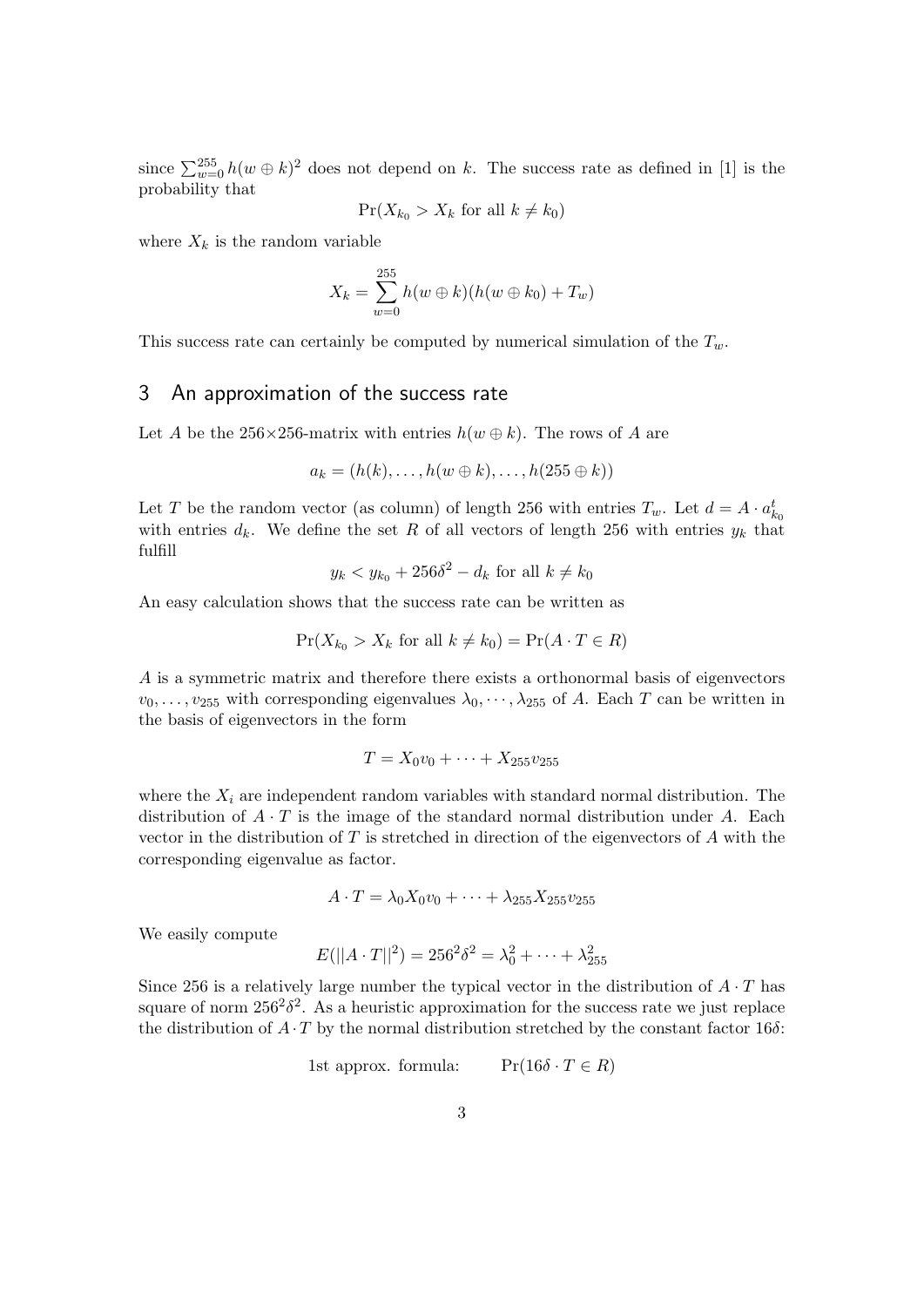In addition we omit the influence of  $d$  and get

2nd approx. formula:  $\Pr(T \in \tilde{R})$ 

where  $\tilde{R}$  is the set of all vectors  $t_k$  that fulfill

$$
t_k < t_{k_0} + 16\delta \text{ for all } k \neq k_0
$$

The last probability can be in fact computed as a two-dimensional integral

$$
\Pr(T \in \tilde{R}) = \int_{-\infty}^{\infty} \frac{1}{\sqrt{2\pi}} \exp(-\frac{1}{2}a^2) \left[ \int_{-\infty}^{a+16\delta} \frac{1}{\sqrt{2\pi}} \exp(-\frac{1}{2}t^2) dt \right]^{255} da
$$

This expression only depends on  $\delta$ , so that it can easily be listed for different  $\delta$  by numerical methods. Figure 1 plots this approximated success rate as computed by MAPLE software.



Figure 1: 2nd approx. formula. Success rate as function in  $\delta$ 

#### Remarks:

• If we start with the representation of  $\tilde{b}_w$ , the success rate as computed by the 2nd approximating formular only depends on

$$
\delta^2 = \frac{m}{256} \frac{z^2}{\sigma^2}
$$

- The approximating formulas are only valid if the eigenvalues do not vary too much. As an extreme example we can consider the case that only one eigenvalue is large whereas the others can be neglected. Let  $\lambda_0 > 0$  be this large eigenvalue. Then  $A \cdot T$  is roughly distributed as  $\lambda_0 X_0 v_0$ . Pr $(A \cdot T \in R)$  can be written as a onedimensional integral over the random variable  $X_0$ .
- In our approach we replaced the covariance matrix  $A^2$  by a diagonal matrix. In effect we treated  $X_k$  as independent random variables.
- $Pr(T \in \tilde{R}) \ge \frac{1}{256}$  with equality for  $\delta = 0$ . The probability of  $\frac{1}{256}$  for  $\delta = 0$  follows from the symmetry of the set  $\tilde{R}$ .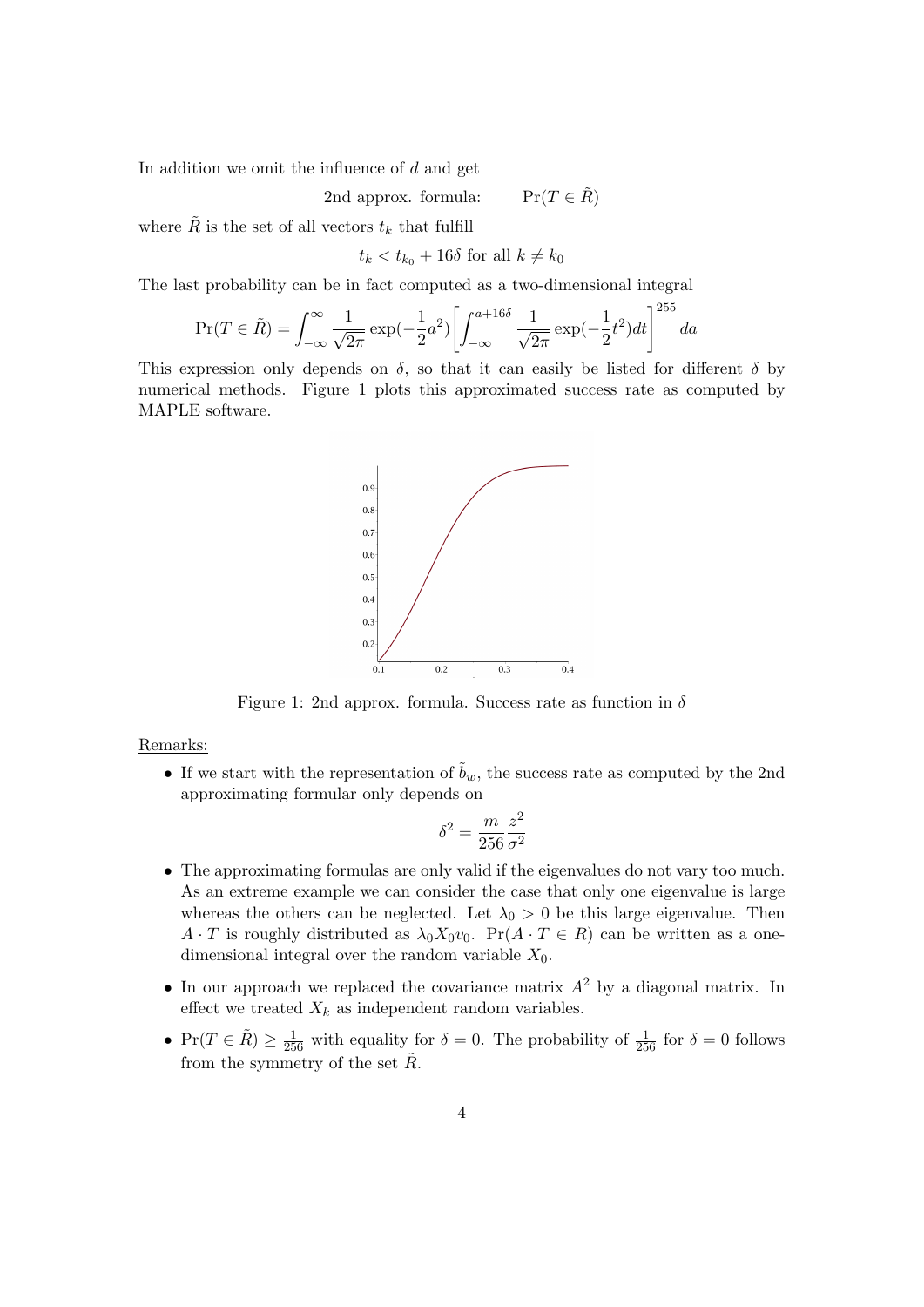## 4 More on the matrix  $A$

The properties of the matrix A are used in the context of dyadic codes, see [2]. In [3] the matrix  $A$  is called dyadic matrix. Due to the structure of  $A$  we can compute the eigenvectors of A explicitly: There are 256  $GF(2)$ -linear functions L

$$
L: GF(2)^8 \longrightarrow GF(2)
$$

For every L,  $v_L = [(-1)^{L(w)}]_w$  is a vector of length 256. For every k we have

$$
\sum_{w} h(k \oplus w)(-1)^{L(w)} = \sum_{y} h(y)(-1)^{L(y \oplus k)} = (-1)^{L(k)} \sum_{y} h(y)(-1)^{L(y)}
$$

Therefore,  $v_L$  is an eigenvector with eigenvalue  $\sum_{y} h(y)(-1)^{L(y)}$ . The rank of A is the number of non-zero eigenvalues.

# 5 Example:  $h$  depends on a single bit

Let S be the S-Box of the AES and G a fixed  $GF(2)$ -linear function. We assume that the leakage function h only depends on  $G \circ S$ , i.e. after normalization

$$
h(w \oplus k) = \delta(-1)^{G(S(w \oplus k))}
$$

The eigenvalues of A are now

$$
\sum_{y} h(y)(-1)^{L(y)} = \delta \sum_{y} (-1)^{G(S(y))} (-1)^{L(y)}
$$

With other words: The set of eigenvalues is exactly the Walsh spectrum of the boolean function  $G \circ S$  multiplied by  $\delta$ . Each eigenvalue is a measure how good  $G \circ S$  can be approximated by a linear function  $L$ .  $S$  is the composition of the inversion over  $F = GF(256)$  and an affine function. The Walsh spectrum of any function of the form  $G \circ S$  is well-known: It can be expressed by the so called Kloosterman sums, see [4].

$$
K(a) = \sum_{y \in F^x} (-1)^{tr(y^{-1} + ay)}
$$

where  $tr(y)$  denotes the trace of y over F. Any GF(2)-linear function  $L : F \longrightarrow GF(2)$ can be written as  $L(y) = tr(ly)$  for exactly one  $l \in F$ . Therefore, we find  $c \in F$  such that

$$
G(S(y)) \oplus L(y) = tr(c y^{-1} \oplus ly) \text{ for all } y \in F^x
$$

or

$$
G(S(y)) \oplus L(y) = tr(cy^{-1} \oplus ly) \oplus 1 \text{ for all } y \in F^x
$$

Note that for  $c \neq 0$ 

$$
\sum_{y \in F^x} (-1)^{tr(cy^{-1}+ly)} = K(c \cdot l)
$$

The distribution of the Kloosterman sums can be described by values of certain class numbers, see [4, Prop. 9.1], which can be interpreted in terms of the Walsh spectrum.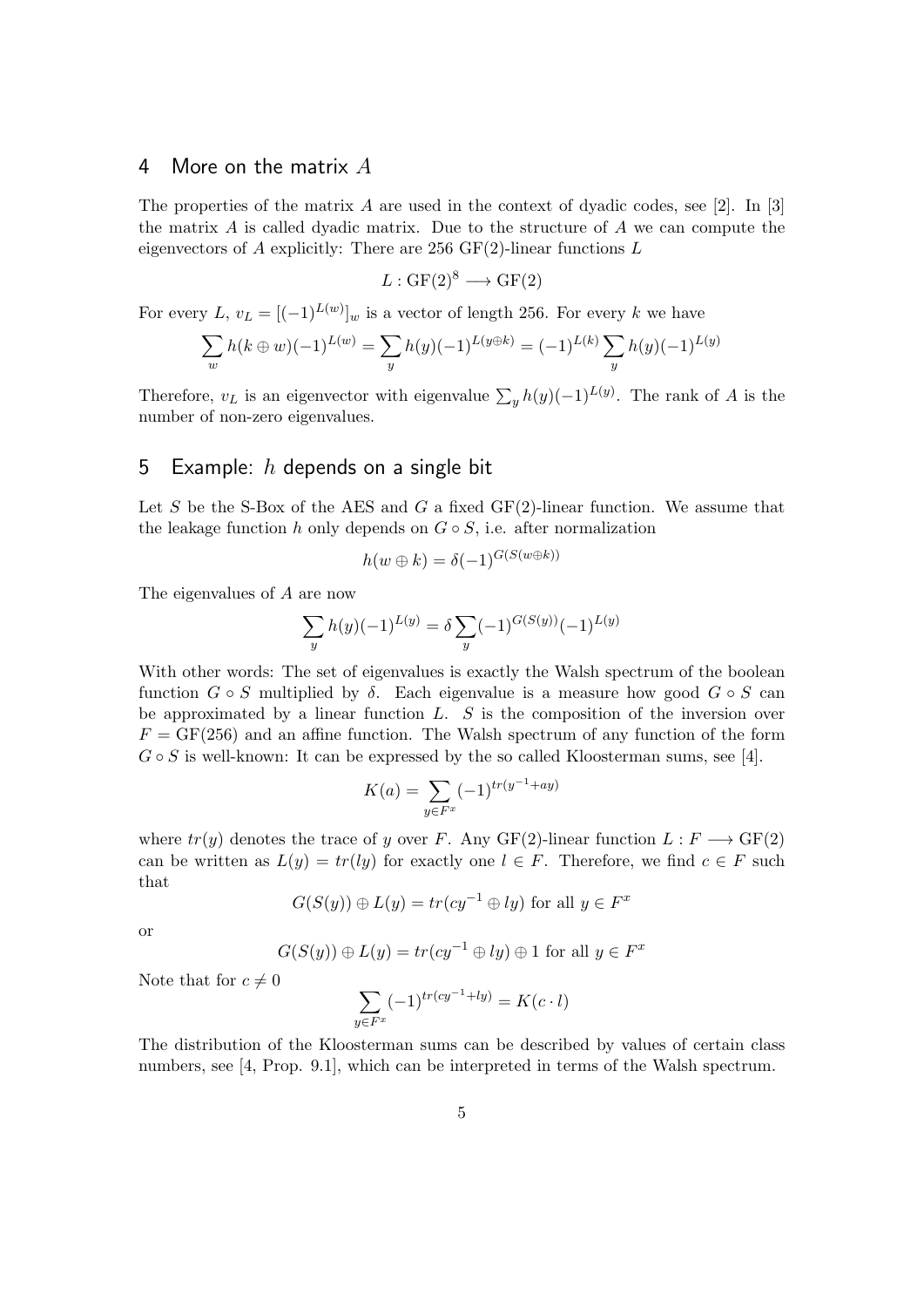# 6 Example:  $h$  depends on the Hamming weight of the input

In this example  $h$  does not depend on the function  $S$ , but on the Hamming weight of the input. After normalization we can write

$$
h(w \oplus k) = \delta g(w \oplus k)
$$
 and  $g(z) = \frac{1}{\sqrt{8}}((-1)^{z_1} + \cdots + (-1)^{z_8})$ 

There are exactly 8 eigenvectors with eigenvalues  $\neq 0$  and these are given by the 8 linear projections

$$
v_j = \frac{1}{16} [(-1)^{z_j}]_{z=(z_1,\ldots,z_8)}
$$

The eigenvalues of these 8 eigenvectors are equal to  $\delta \frac{256}{\sqrt{8}}$ . We have

$$
A \cdot T = \lambda_0 X_0 v_0 + \dots + \lambda_{255} X_{255} v_{255} = \delta \frac{256}{\sqrt{8}} (X_1 v_1 + \dots + X_8 v_8)
$$

The success rate can be described as an 8-dimensional integral. We cannot expect that the 2nd approx. formula is a good approximation in this case. For an illustration we consider the following probability

$$
\Pr(A \cdot T \le 256\delta^2)
$$

where we consider the inequality in every entry of  $A \cdot T$ . If we approximate  $A \cdot T$  by  $16\delta \cdot T$  we get as approximation

$$
\Pr(A \cdot T \le 256\delta^2) \approx \left[ \int_{-\infty}^{16\delta} \frac{1}{\sqrt{2\pi}} \exp(-\frac{1}{2}t^2) dt \right]^{256}
$$

The condition  $A \cdot T \leq 256\delta^2$  is equivalent to

$$
\delta \frac{16}{\sqrt{8}} (X_1(-1)^{k_1} + \dots + X_8(-1)^{k_8}) \le 256\delta^2
$$
 for all  $k = (k_1, \dots, k_8)$ 

k runs over all 256 values so that any combination of signs will occur. Therefore we get equivalently the condition

$$
(|X_1| + \cdots + |X_8|) \le 16\delta\sqrt{8}
$$

With other words:  $Pr(A \cdot T \le 256\delta^2)$  can be considered as the 256 times the probability under a normal distribution of the 8-dimensional simplex given by

$$
x_1 + \dots + x_8 \le 16\delta\sqrt{8}, x_i \ge 0
$$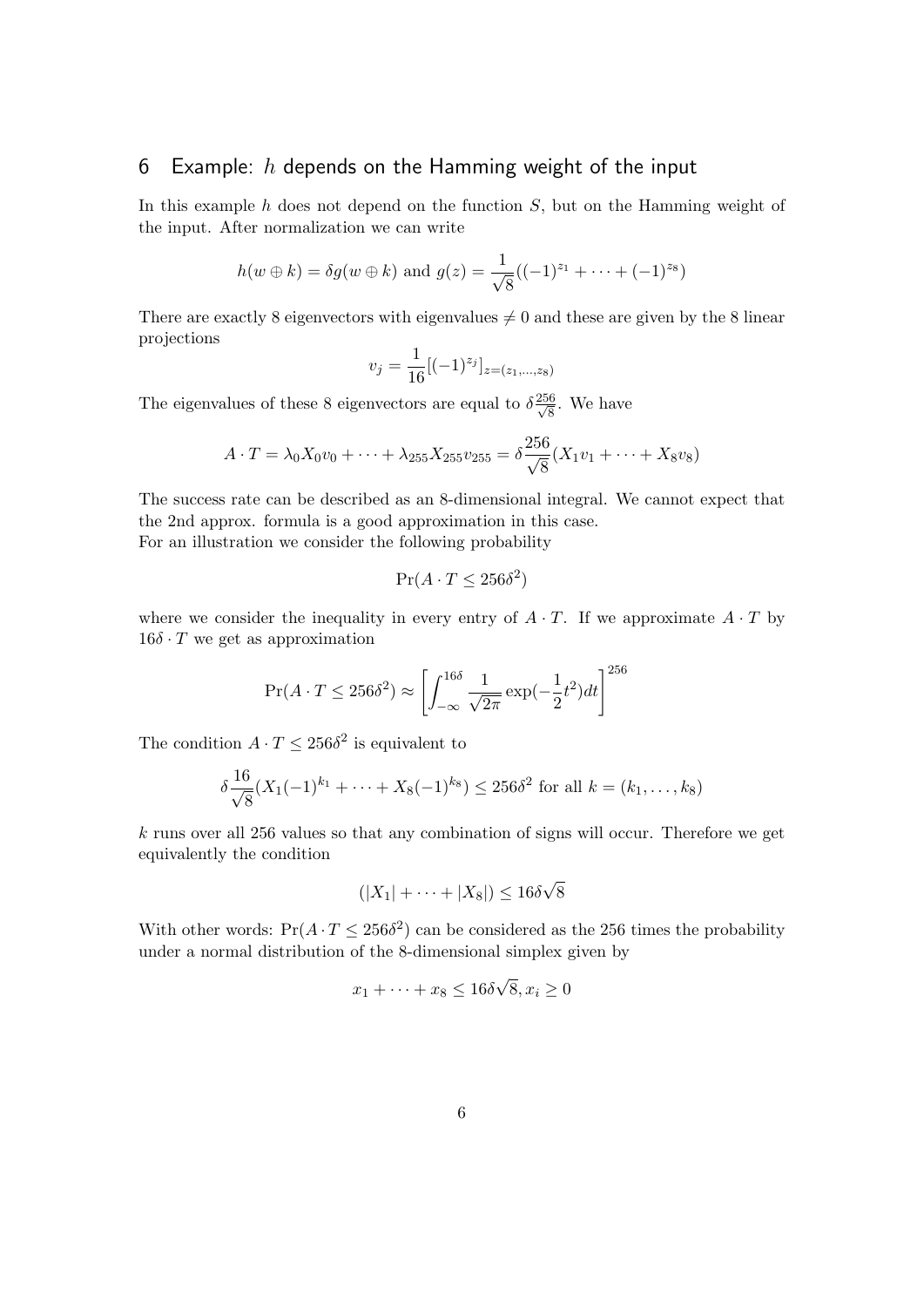|                        | $\delta = 0.1$                        | $\delta = 0.2$    | $\delta = 0.3$     |
|------------------------|---------------------------------------|-------------------|--------------------|
| 2nd approx. formula    | 0.13                                  | 0.64              | 0.97               |
| $h = \delta(-1)^f$     | $0.12\cdots 0.13$   $0.62\cdots 0.63$ |                   | 0.96               |
| $h = \delta g \circ P$ | 0.12                                  | $0.62\cdots 0.63$ | $0.95 \cdots 0.96$ |
| $h = \delta q$         | 0.07                                  | 0.33              | 0.69               |

Table 1: Comparison of success rates

# 7 Simulation results

We computed the success rate for different h and  $\delta$  by numerical simulation of the  $T_w$ . Table 1 compares the success rate with the 2nd approximated formula. In table 1  $f$  is chosen as a random function  $GF(2)^8 \longrightarrow GF(2)$ , but uniformly distributed. P is chosen as a random permutation on  $GF(2)^8$ . g is the function from paragraph 6. We repeated the simulation 10 times with different  $f$  and  $P$ , so that a range is given in table 1.

We note that the 2nd approximating formula and the numerical values for  $h = \delta(-1)^f$ and  $h = \delta g \circ P$  match very well, which is not the case for  $h = \delta g$ .

# 8 Success rate in the case of masking

Similar to [5], we can apply the 2nd approximating formula to the case of masking. For a concrete example, we adapt our leakage model in the following way:

- We have m measurements. m is a multiple of 256 and all plaintext inputs  $p_w$  of this S-Box are equally distributed over these  $m$  measurements.
- There are exactly two points of time when meaning-full leakages occur. Both points of time are known to the attacker. One leakage is mask-dependent; the other one is key-dependent, but on the input of an S-Box-computation.
- The measurements can be written in the form

$$
\begin{array}{rcl}\n\tilde{b}'_w & = & \mu(p_w \oplus k_0 \oplus m_w) + \tilde{\tau}'_w \\
\tilde{b}''_w & = & \mu(m_w) + \tilde{\tau}''_w\n\end{array}
$$

 $\mu$  is a centralized form of the Hamming weight, i.e.

$$
\mu(z) = (-1)^{z_1} + \cdots + (-1)^{z_8}
$$

 $\tilde{\tau}'_w$  and  $\tilde{\tau}''_w$  describe the noise of the measurement. We assume that  $\tilde{\tau}'_w$  and  $\tilde{\tau}''_w$  are realizations of 2m independent random variables  $\tilde{T}'_w$ ,  $\tilde{T}''_w$ , each one is normally distributed with expectation 0 and variance  $\sigma^2$ .  $m_w$  describes the mask.  $m_w$  are the realizations of m independent uniformly distributed random variables  $M_w$  on GF(256).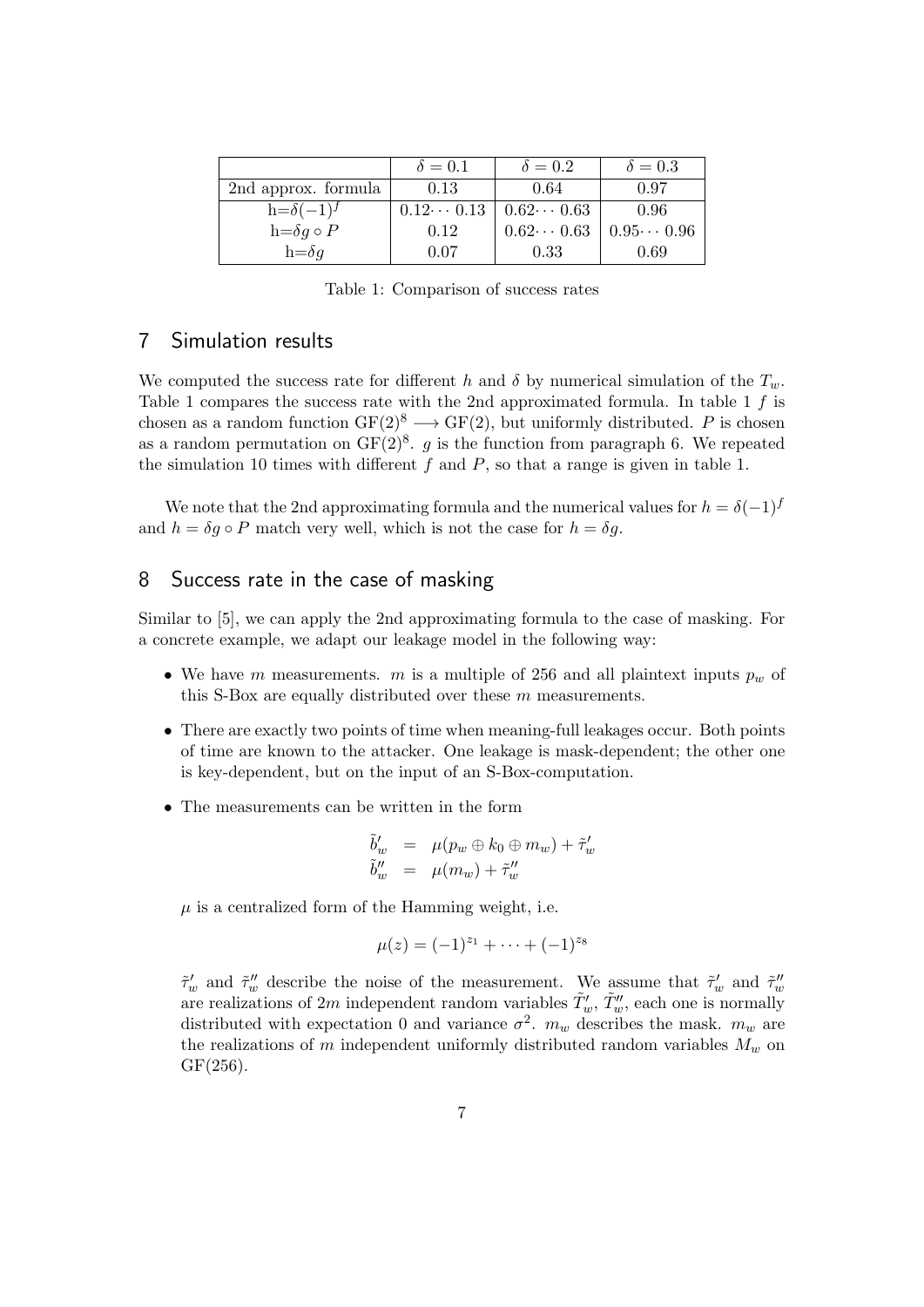We set

$$
c_{\nu} = \frac{256}{m} \sum_{w, p_w = \nu} \tilde{b}'_w \tilde{b}''_w
$$

The sum is taken over  $\frac{m}{256}$  realizations of independent random variable. For any fixed mask  $m_w$ , we compute

$$
E((\mu(p_w \oplus k_0 \oplus m_w) + \tilde{T}'_w)(\mu(m_w) + \tilde{T}''_w)) = \mu(p_w \oplus k_0 \oplus m_w)\mu(m_w)
$$

and

$$
V((\mu(p_w \oplus k_0 \oplus m_w) + \tilde{T}'_w)(\mu(m_w) + \tilde{T}''_w))
$$
  
=  $E((\mu(p_w \oplus k_0 \oplus m_w) + \tilde{T}'_w)^2(\mu(m_w) + \tilde{T}''_w)^2) - \mu(p_w \oplus k_0 \oplus m_w)^2\mu(m_w)^2$   
=  $\sigma^2(\mu(p_w \oplus k_0 \oplus m_w)^2 + \mu(m_w)^2) + \sigma^4$ 

If  $\frac{m}{256}$  is not too small, we approximate  $c_{\nu}$  as realizations of 256 independent normally distributed random variables, each with expectation

$$
\frac{256}{m} \sum_{w, p_w = \nu} \mu(p_w \oplus k_0 \oplus m_w) \mu(m_w) = \frac{256}{m} \sum_{w, p_w = \nu} \mu(\nu \oplus k_0 \oplus m_w) \mu(m_w)
$$

and variance

$$
\left(\frac{256}{m}\right)^2 \sum_{w, p_w = \nu} \left( \sigma^2 (\mu(\nu \oplus k_0 \oplus m_w)^2 + \mu(m_w)^2) + \sigma^4 \right)
$$

Again if  $\frac{m}{256}$  is not too small, we approximate these sums by the expectation over the random variables  $M_w$ . An easy calulation shows

$$
\frac{256}{m} \sum_{w, p_w = \nu} \mu(p_w \oplus k_0 \oplus m_w) \mu(m_w) \approx \mu(\nu \oplus k_0)
$$

and

$$
\left(\frac{256}{m}\right)^2 \sum_{w, p_w = \nu} \left( \sigma^2 (\mu (\nu \oplus k_0 \oplus m_w)^2 + \mu (m_w)^2) + \sigma^4 \right) \approx \frac{256}{m} (16\sigma^2 + \sigma^4)
$$

Since  $\sum_{z} \mu(z)^{2} = 8 \cdot 256$  we can apply the leakage model of paragraph 2 with

$$
\delta^2 = \frac{8m}{256(16\sigma^2 + \sigma^4)} = \frac{m}{32(16\sigma^2 + \sigma^4)}
$$

Given the measurements  $\tilde{b}'_w, \tilde{b}''_w$ , we directly compare the values

$$
\sum_{\nu}\mu(\nu\oplus k)c_{\nu}
$$

for different  $k$  and decide for the  $k$  with the largest value. For large  $m$ , we can expect that the success rate of this ad-hoc attack only depends on  $\delta^2 = \frac{m}{32(16\sigma^2 + \sigma^4)}$ . Table 2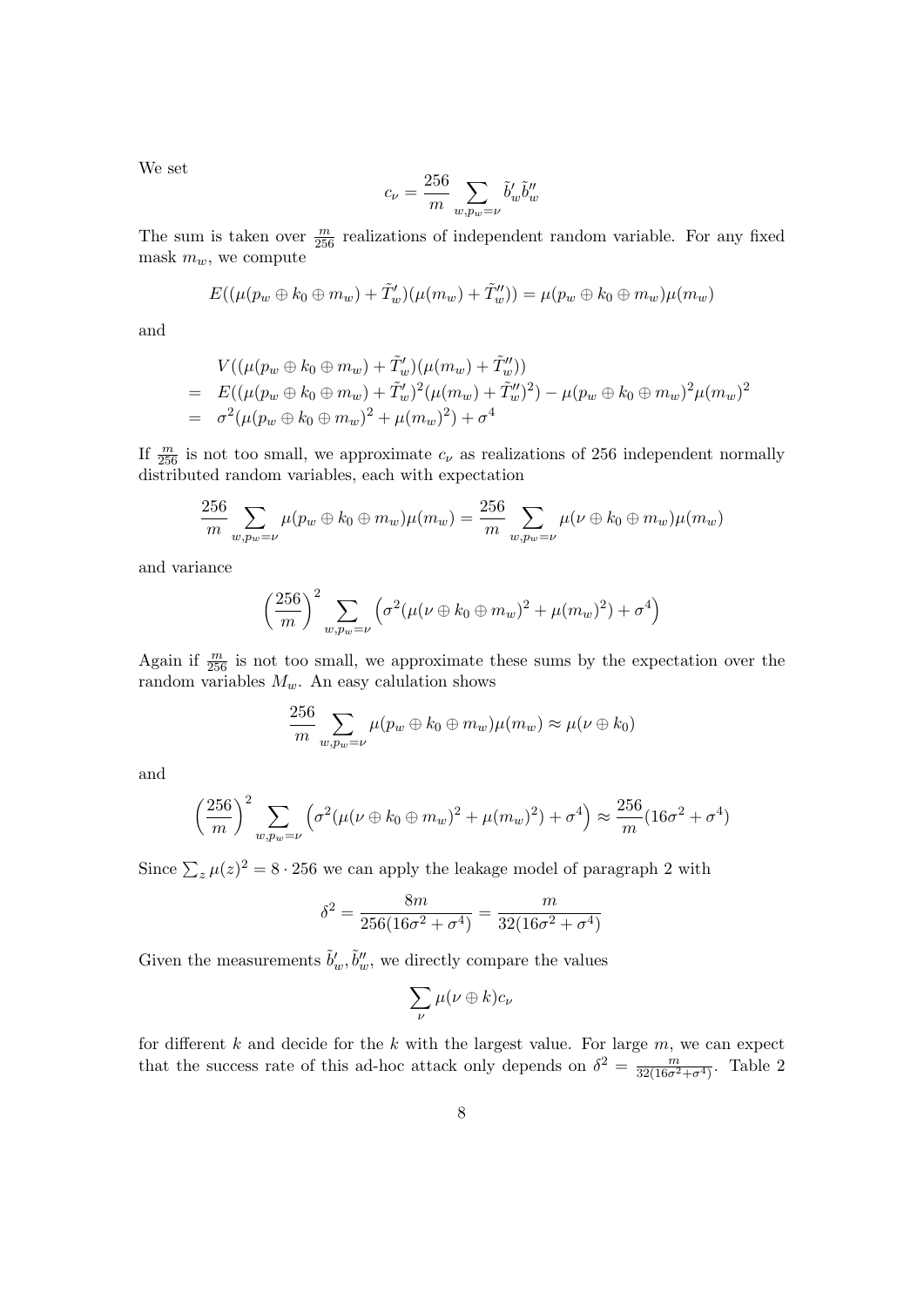|                | $\sigma = 37.6$ | $\sigma = 26.6$   $\sigma = 21.6$ |                |
|----------------|-----------------|-----------------------------------|----------------|
|                | $\delta = 0.1$  | $\delta = 0.2$                    | $\delta = 0.3$ |
| Simulation     | 0.07            | 0.32                              | 0.7            |
| $h = \delta q$ | 0 07            | 0.33                              | 0.69           |

Table 2: Success rates in the case of masking  $(m = 10 \cdot 256^2, \text{ input-dependent})$ 

gives the success rates of this attack computed by numerical simulation. We compare this success rates with the values for the example from paragraph 6  $(h = \delta g)$ . Note that the values match very well.

Table 3 gives similar data, but for  $m = 256^2$ .

|                | $\sigma = 21.1$ | $\sigma = 14.8$   $\sigma = 11.9$ |                |
|----------------|-----------------|-----------------------------------|----------------|
|                | $\delta = 0.1$  | $\delta = 0.2$                    | $\delta = 0.3$ |
| Simulation     | 0.08            | 0.34                              | 0.72           |
| $h = \delta q$ | 0.07            | 0.33                              | 0.69           |

Table 3: Success rates in the case of masking,  $(m = 256^2, \text{ input-dependent})$ 

Remark:

The leakage in  $\tilde{b}'_w$  depends on the input of an S-Box-computation. We can certainly consider the case, that the leakage depends on the output of an S-Box-computation, i.e.

$$
\tilde{b}'_w = \mu(S(p_w \oplus k_0) \oplus m_w) + \tilde{\tau}'_w
$$

The computation is completely analog, but we expect that the 2nd approximating formula applies. Table 4 and 5 compares the numerical values for the success rate with the 2nd approximating formula.

|                     |                | $\sigma = 37.6$   $\sigma = 26.6$   $\sigma = 21.6$ |                |
|---------------------|----------------|-----------------------------------------------------|----------------|
|                     | $\delta = 0.1$ | $\delta = 0.2$                                      | $\delta = 0.3$ |
| Simulation          | 0.13           | 0.63                                                | 0.96           |
| 2nd approx. formula | 0.13           | 0.64                                                | 0.97           |

Table 4: Success rates in the case of masking,  $(m = 10 \cdot 256^2,$  output-dependency)